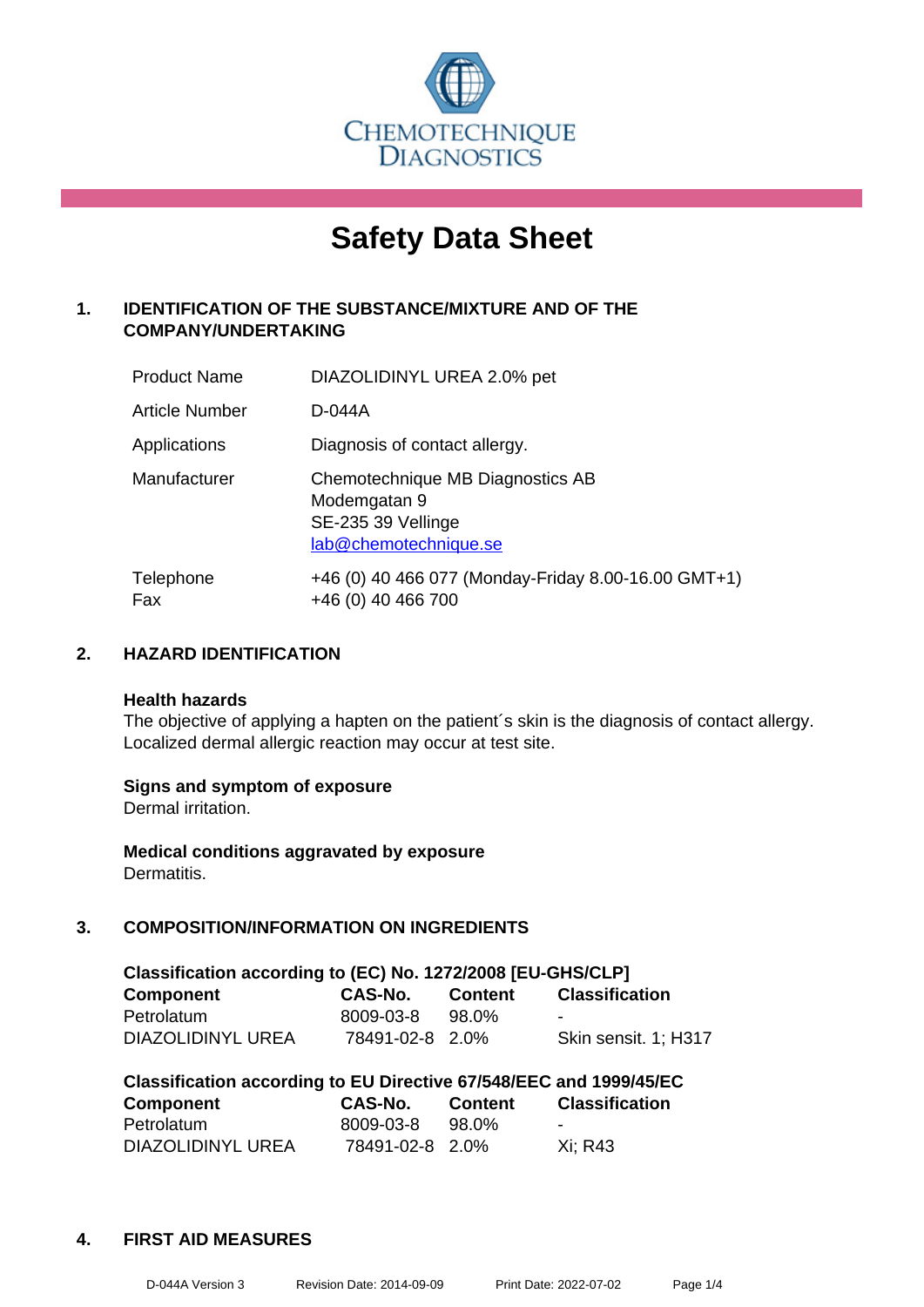#### **Emergency and first aid procedures**

Obtain medical attention.

# **5. FIRE-FIGHTING MEASURES\***

#### **Suitable extinguish media**

CO2, powder or water spray. Fight larger fires with water spray or alcohol resistant foam.

#### **For safety reasons unsuitable extinguishing agents** Water with full jet.

**Special protective equipment for fire-fighters** Wear self-contained respiratory protective device. Wear fully protective suit.

\*Data is shown for petrolatum only

#### **6. ACCIDENTAL RELEASES MEASURES**

**Steps to be taken if material is released or spilled** Contain and place in a closed container.

#### **7. HANDLING AND STORAGE**

**Precautions to be taken in handling and storage** Store dark at 5-8°C. Avoid extended exposure to light. FOR EXTERNAL USE ONLY.

#### **8. EXPOSURE CONTROLS/PERSONAL PROTECTION**

**Respiratory protection** Not required.

**Ventilation** Local exhaust.

**Protective gloves** Disposal gloves.

#### **Eye protection**

Not required with normal use.

#### **Work/Hygienic practices**

Wash hands after each use.

#### **9. PHYSICAL AND CHEMICAL PROPERTIES**

Odour **Odourless** 

Appearance Ivory White Semi-solid

Melting point\* 50-55° C Flash point\* >100°C

Boiling point\* No data available Self ignition\* Product does not self ignite.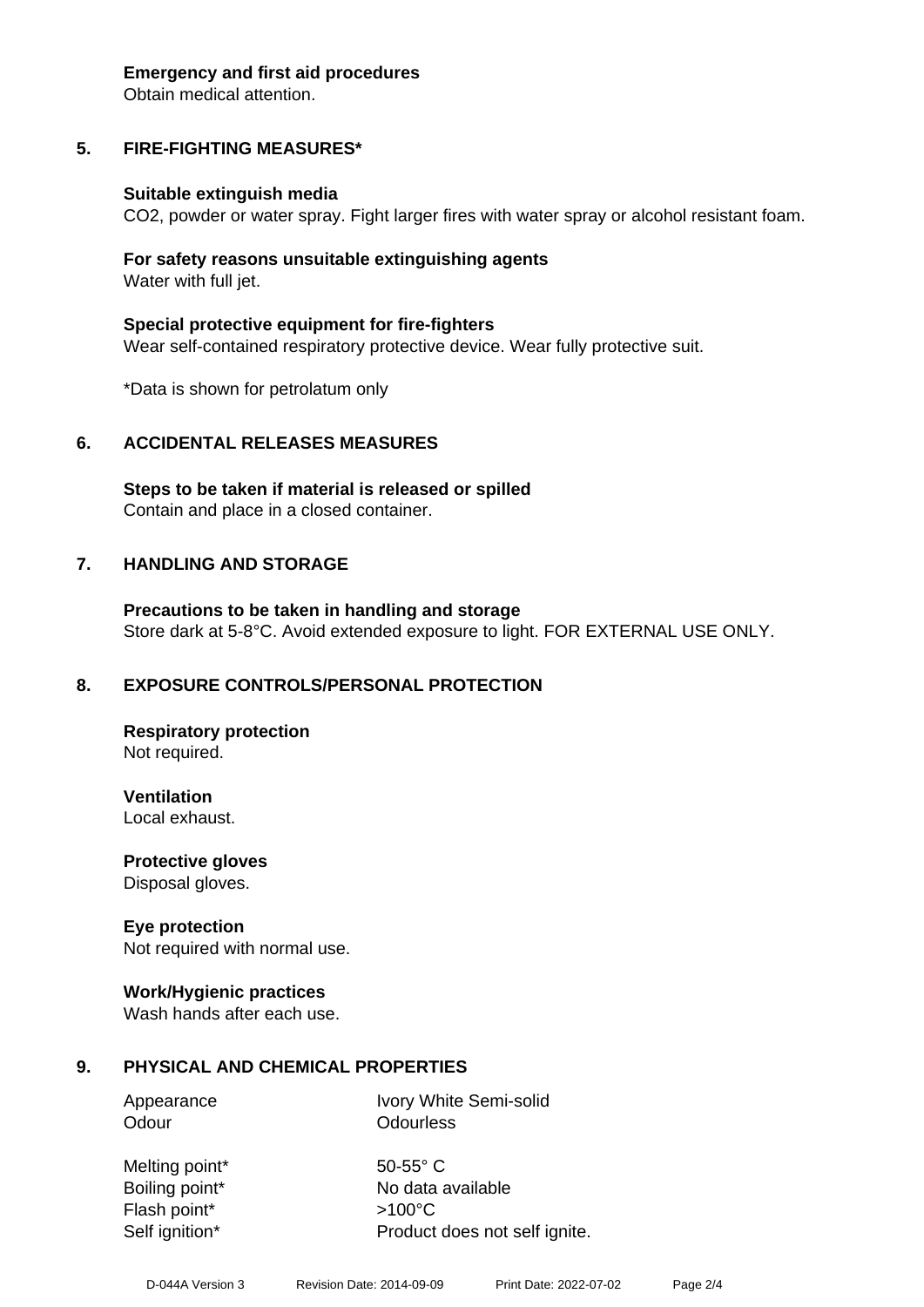Density\* No data available. Solubility in/Miscibility with Water\*

Danger of explosion\* Product does not present an explosion hazard. Insoluble

\*Data is shown for petrolatum only

#### **10. STABILITY AND REACTIVITY**

#### **Incompability**

May react with strong oxidizing agents.

#### **Stability**

Stable at recommended storage conditions.

#### **Hazardous byproducts**

Combustion may generate CO, CO2 and other oxides.

# **Hazardous polymerization**

Will not occur.

# **11. TOXICOLOGICAL INFORMATION**

No data available.

# **12. ECOLOGICAL INFORMATION**

No data available.

#### **13. DISPOSAL CONSIDERATIONS**

**Waste disposal method** Comply with federal, state/provincial and local regulation.

#### **14. TRANSPORT INFORMATION**

Not dangerous goods.

#### **15. REGULATORY INFORMATION**

The classification is according to the latest editions of the EU lists, and extended by company and literature data.

# **16. OTHER INFORMATION**

#### **Text of H-statements and R-phrases mentioned in Section 3**

| Skin sensit. 1 | Skin sensitization (Category 1) |  |  |
|----------------|---------------------------------|--|--|
| H317           | May cause an allergic reaction  |  |  |
| Хi             | Irritant                        |  |  |
| R43            | May cause sensitization         |  |  |
|                |                                 |  |  |